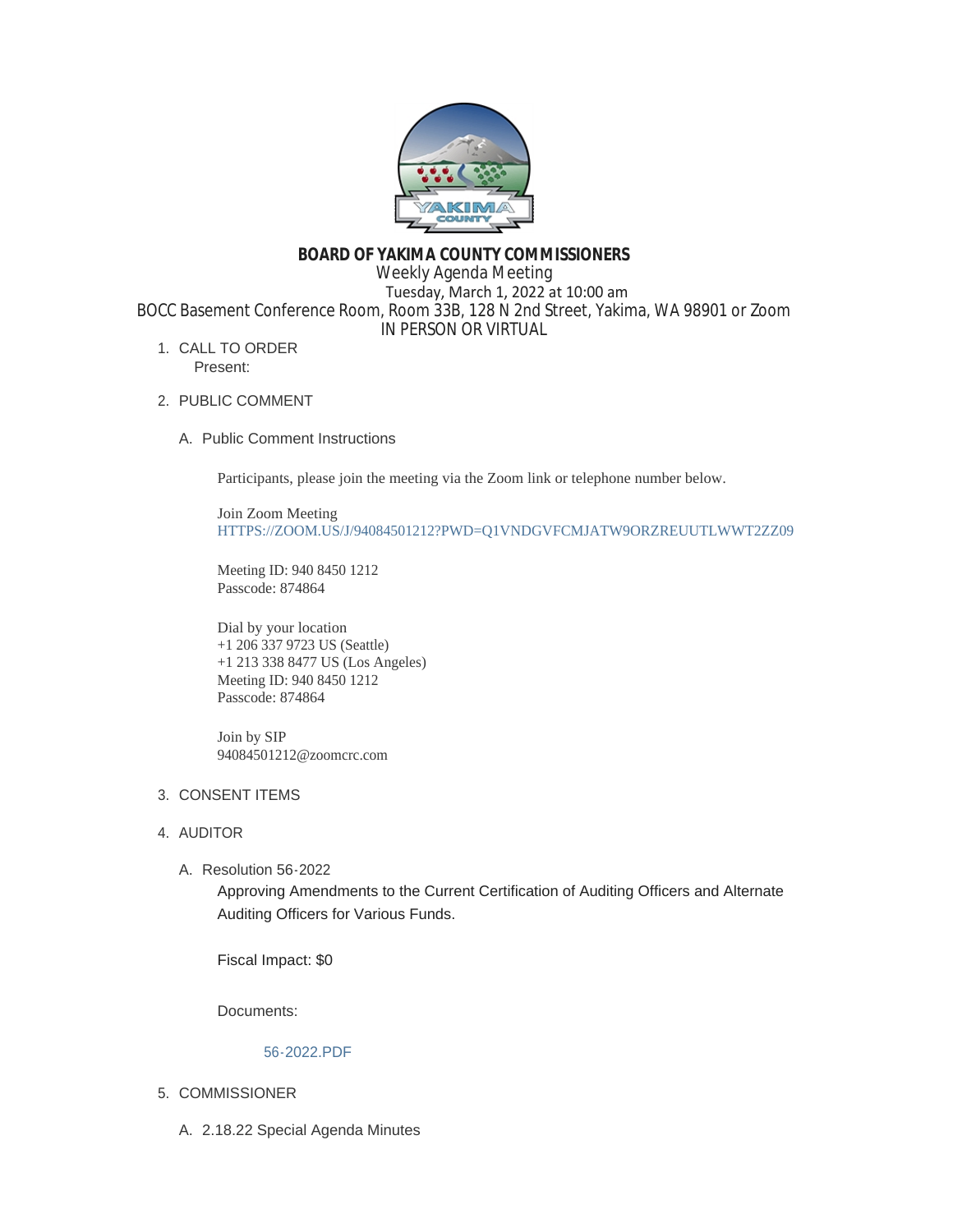Documents:

### [2.18.22 SPECIAL AGENDA MINUTES.PDF](https://www.yakimacounty.us/AgendaCenter/ViewFile/Item/3884?fileID=15683)

2.22.22 Minutes B.

Documents:

## [2.22.22 MINUTES.PDF](https://www.yakimacounty.us/AgendaCenter/ViewFile/Item/3885?fileID=15654)

## 6. CORPORATE COUNSEL

A. Resolution 54-2022 Approving Settlement of Claim No. 2-2022 Filed by Alissa Melendez-Vega.

Fiscal Impact: \$25

Documents:

## [54-2022.PDF](https://www.yakimacounty.us/AgendaCenter/ViewFile/Item/3887?fileID=15655)

- 7. COUNTY ROADS
	- A. Resolution 57-2022

Awarding Bid for the Purchase of Materials for the 2022 Gravel Road Surface Stabilization Program; MP3745.

Fiscal Impact: \$1,100,000

Documents:

[57-2022.PDF](https://www.yakimacounty.us/AgendaCenter/ViewFile/Item/3906?fileID=15663)

## 8. DEPARTMENT OF CORRECTIONS

Resolution 63-2022 A.

Authorizing the Yakima County Department of Corrections to make a Purchase for a UPS System.

Fiscal Impact: \$101,807.42

Documents:

### [63-2022.PDF](https://www.yakimacounty.us/AgendaCenter/ViewFile/Item/3921?fileID=15673)

B. Agreement 45-2022

Amendment #1 to the Agreement with the Washington State Department of Corrections to Extend the Term of the Contract, Increase the Per Diem Rate of Compensation, and Update other Terms & Conditions.

Fiscal Impact: This is a Revenue Generated Agreement with a Daily Bed Rate of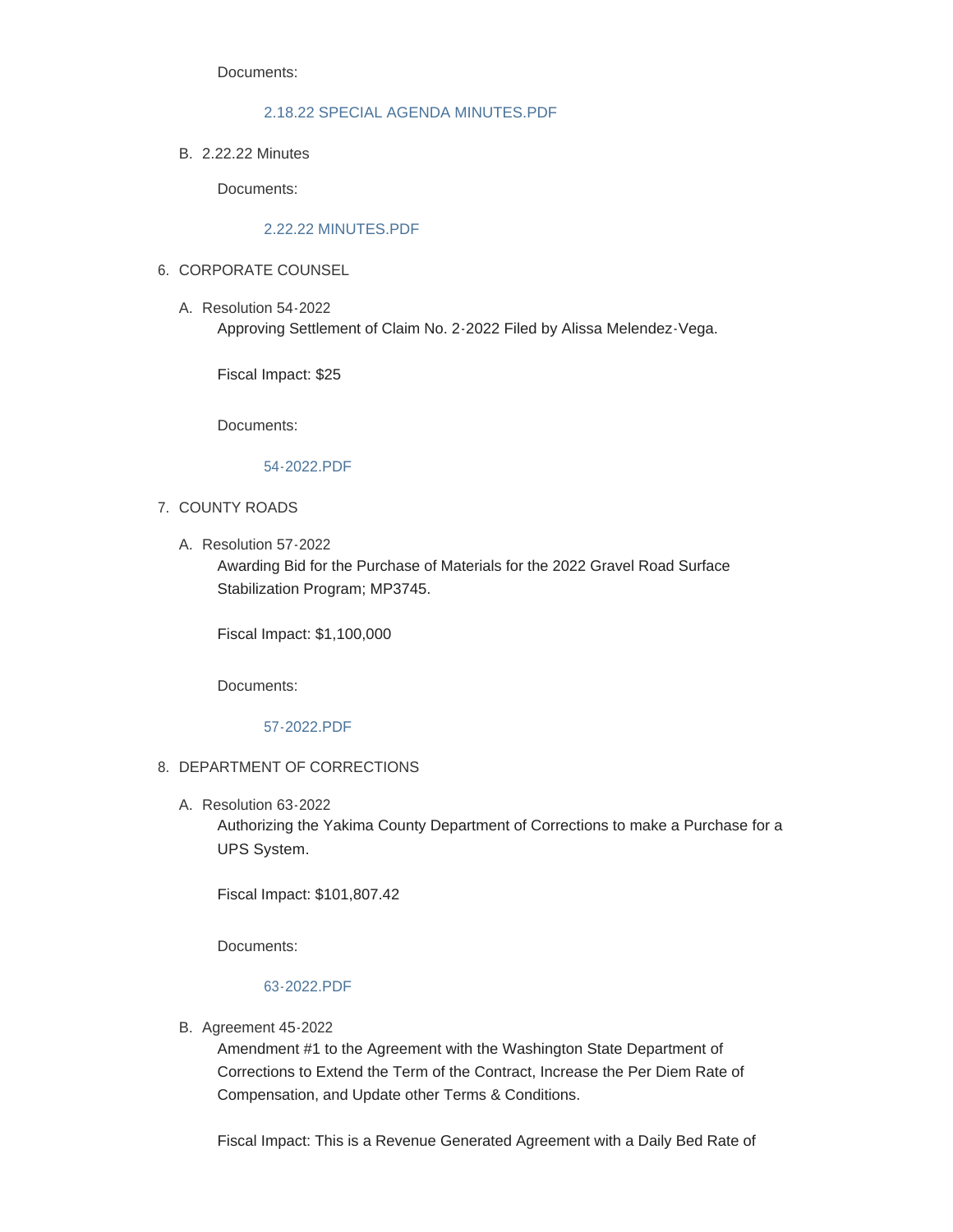#### \$89.25

Documents:

# [BOCC 45-2022.PDF](https://www.yakimacounty.us/AgendaCenter/ViewFile/Item/3913?fileID=15667)

## 9. EMERGENCY MEDICAL SERVICES

A. Agreement 38-2022

Administrative Interlocal Agreement Between Grant County Fire Department #8 and Yakima County Department of Emergency Services for Ongoing Training and Recertification Services.

Fiscal Impact: Grant Co. FD #8 to pay YCDEMS \$2,918.32

Documents:

#### [BOCC 38-2022.PDF](https://www.yakimacounty.us/AgendaCenter/ViewFile/Item/3889?fileID=15657)

**B.** Agreement 39-2022

Administrative Interlocal Agreement Between Klickitat County Fire District #2 and Yakima County Department of Emergency Services for Ongoing Training and Recertification Services.

Fiscal Impact: Klickitat Co. FD #2 to pay YCDEMS \$2,053.32

Documents:

### [BOCC 39-2022.PDF](https://www.yakimacounty.us/AgendaCenter/ViewFile/Item/3890?fileID=15658)

#### FACILITIES SERVICES 10.

Resolution 55-2022 A.

Accepting as Complete, the State Fair Park Barns & Ag Building Structural Improvement Project; PW20200-M.

Fiscal Impact: Yakima County will Release Retainage in the Amount of \$4,600

Documents:

### [55-2022.PDF](https://www.yakimacounty.us/AgendaCenter/ViewFile/Item/3888?fileID=15656)

B. Agreement 44-2022

Professional Services Agreement with BORArchitecture for the County Commissioners Office Alterations Project.

Fiscal Impact: Not to Exceed \$27,500

Documents: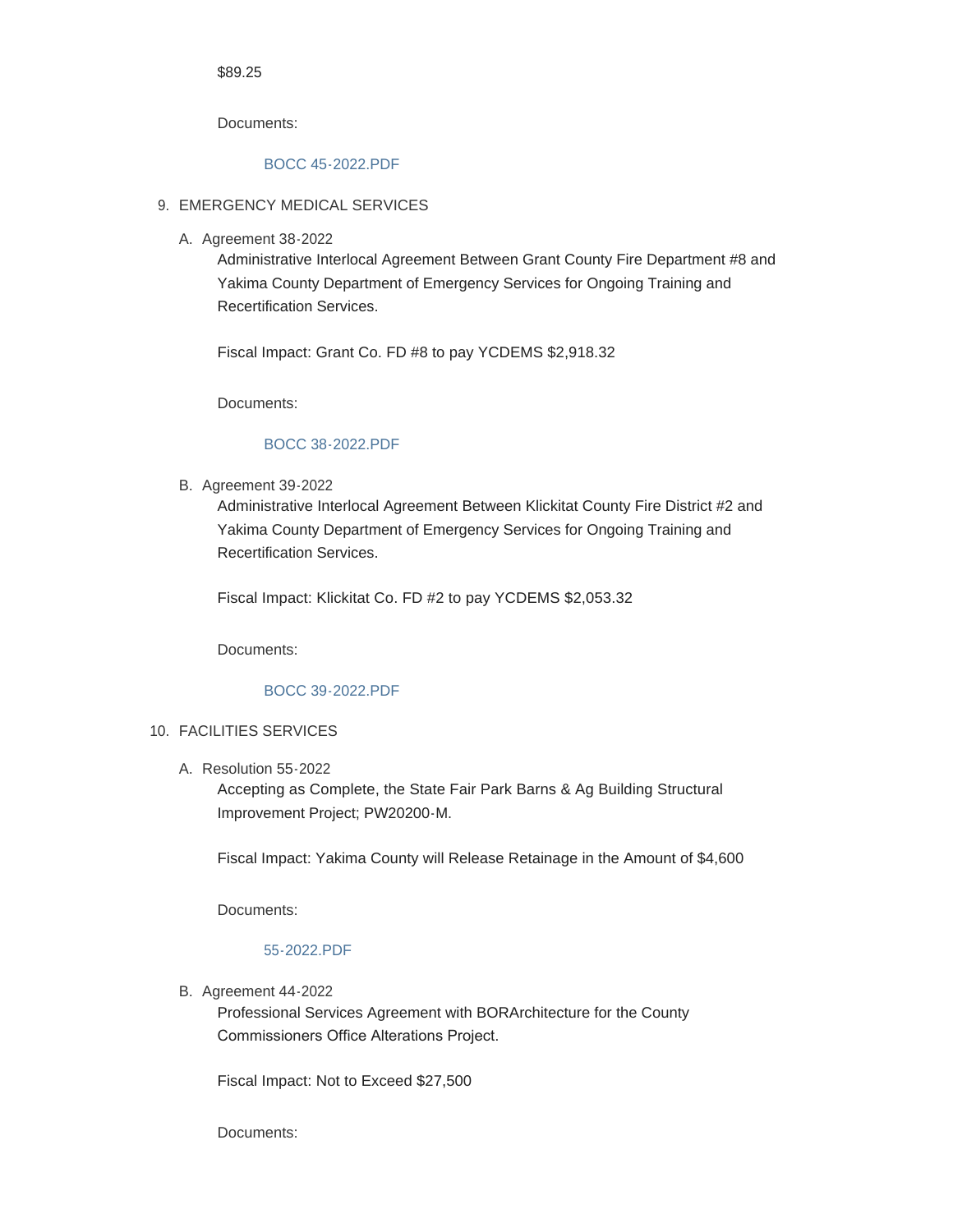#### [BOCC 44-2022.PDF](https://www.yakimacounty.us/AgendaCenter/ViewFile/Item/3912?fileID=15666)

#### 11. FINANCIAL SERVICES

A. Resolution 59-2022

Authorizing a Loan to the Workers Compensation Fund No. 508 from the General Fund No. 001.

Fiscal Impact: This Resolution would Loan \$500,000, Interest Free, from the General Fund to the Worker's Compensation Fund to Offset Significant COVID Claims Coming from the Department of Corrections

Documents:

### [59-2022.PDF](https://www.yakimacounty.us/AgendaCenter/ViewFile/Item/3914?fileID=15668)

#### 12. HUMAN RESOURCES

Resolution 60-2022 A.

Additions/Deletions to Budgeted Positions in Fund 115 (Criminal Sales Tax, District Court) and Department 440 (District Court).

Fiscal Impact: \$0

Documents:

#### [60-2022.PDF](https://www.yakimacounty.us/AgendaCenter/ViewFile/Item/3915?fileID=15669)

B. Resolution 61-2022

Revising the Banking and Funding Agreement from TRISTAR Risk Enterprise Management Inc. to Increase the Impress Amount.

Fiscal Impact: \$50,000 Increase to Funding Agreement

Documents:

#### [61-2022.PDF](https://www.yakimacounty.us/AgendaCenter/ViewFile/Item/3916?fileID=15670)

C. Agreement 46-2022

Banking and Funding Agreement by and Between TRISTAR Risk Enterprise Management Inc. and Yakima County Concerning Establishing a Bank Account at Citizens Business Bank for the Payment of Worker Compensation Claims.

Fiscal Impact: Same \$50,000 Impact as Requested in TRISTAR Resolution

Documents:

### [BOCC 46-2022.PDF](https://www.yakimacounty.us/AgendaCenter/ViewFile/Item/3917?fileID=15671)

D. Agreement 47-2022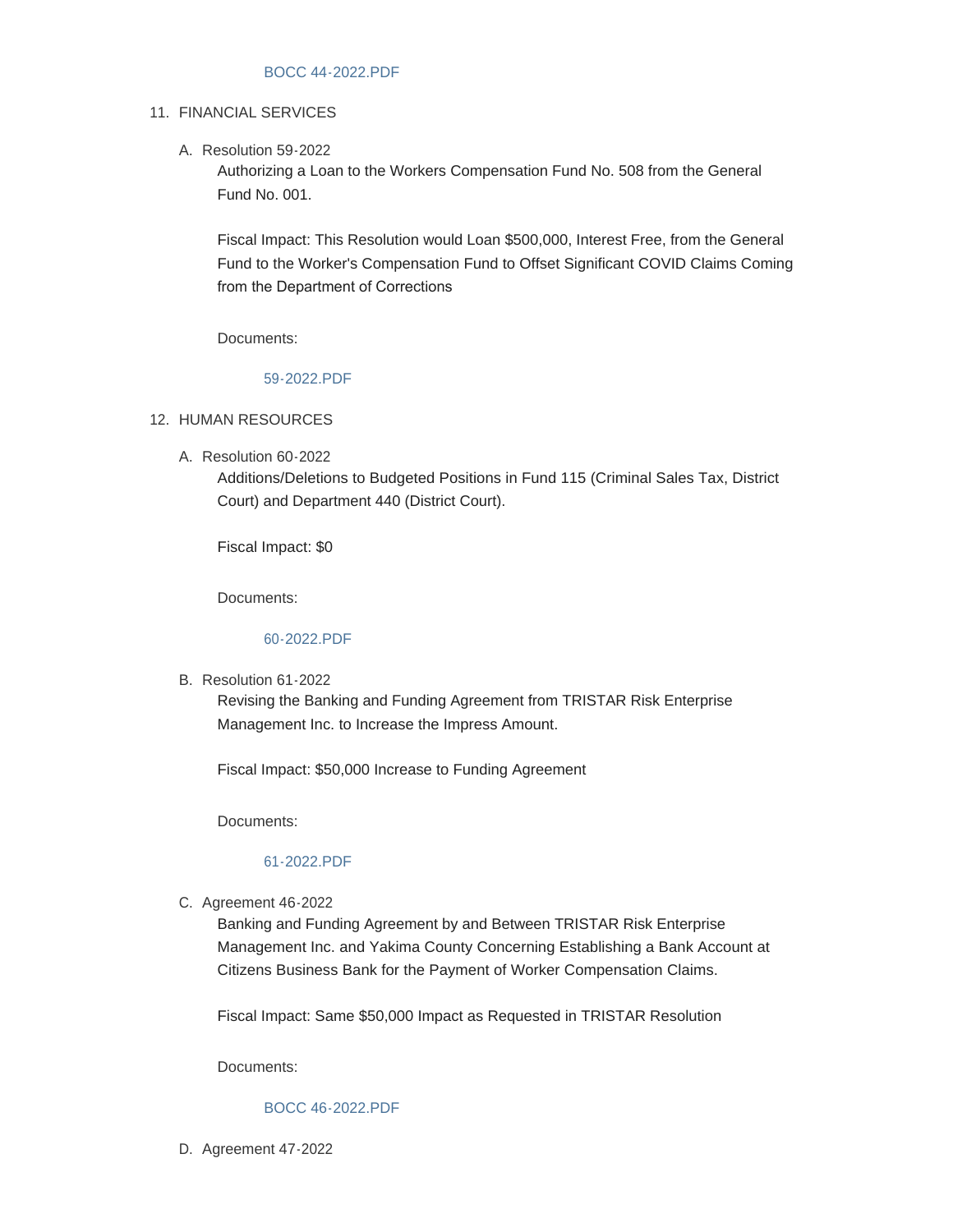2022 Memorandum of Agreement between the Board of Yakima County Commissioners, Yakima County Sheriff, and Teamsters Local Union No. 760, Representing YSO Office Clerical, Dispatch, and Animal Control Employees, for CBA Effective January 1, 2021-December 31, 2022.

Fiscal Impact: See Exhibit A

Documents:

### [BOCC 47-2022.PDF](https://www.yakimacounty.us/AgendaCenter/ViewFile/Item/3918?fileID=15672)

## 13. HUMAN SERVICES

A. Resolution 62-2022

Accepting as Complete, Contract No. 33-2021 for the Yakima County HOME Program.

Fiscal Impact: \$69,076.80 - Project is Fully Funded by HOME Investment Partnership Program Federal Funds

Documents:

#### [62-2022.PDF](https://www.yakimacounty.us/AgendaCenter/ViewFile/Item/3922?fileID=15674)

B. Agreement 40-2022

Renewal Agreement with Wizehive Inc. to Host the Human Services Department Grant Application Online Platform.

Fiscal Impact: This Addendum Renews the Agreement for Five Years at a Price of \$6,825 Annually for Active Years and a Price of \$1,500 Annually for Inactive Years, Plus \$495 per Workspace Refreshes in Active Years. The Upfront Cost in this Agreement is for One Active Year (Current Year) and One Workplace Refresh

Documents:

# [BOCC 40-2022.PDF](https://www.yakimacounty.us/AgendaCenter/ViewFile/Item/3891?fileID=15659)

C. Agreement 41-2022

Homeowner Agreement with Gerardo Quintero-Mercado, Property Owner, for the HOME Rehabilitation Loan Program; Project No. HM19-007.

Fiscal Impact: \$0

Documents:

## [BOCC 41-2022.PDF](https://www.yakimacounty.us/AgendaCenter/ViewFile/Item/3902?fileID=15660)

D. Agreement 42-2022

Agreement with Reynaldo's Construction LLC for Gerardo Quintero-Mercado; Project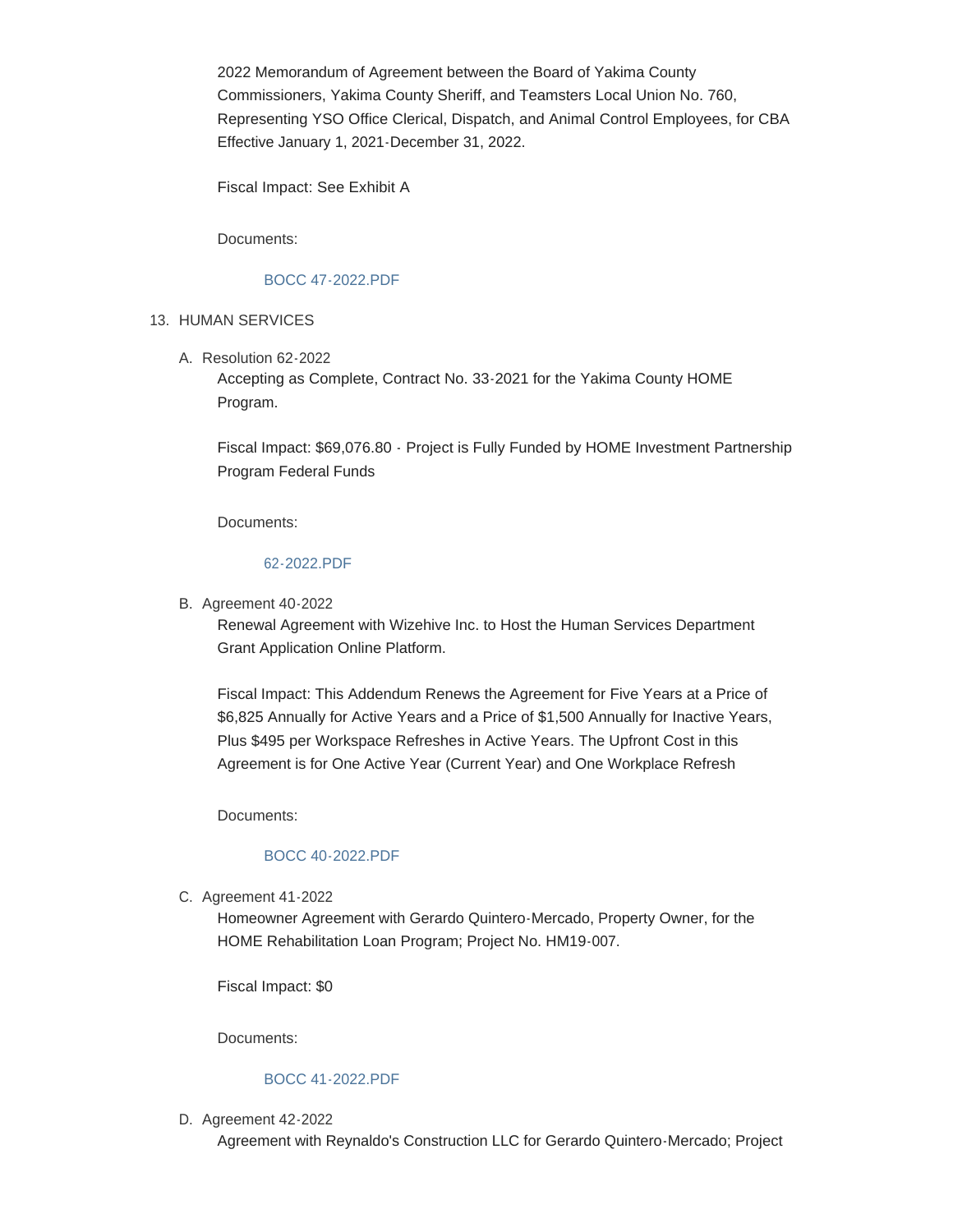No. HM19-007.

Fiscal Impact: \$18,837.62 - Project is Fully Funded by HOME Investment Partnership Program Federal Funds

Documents:

## [BOCC 42-2022.PDF](https://www.yakimacounty.us/AgendaCenter/ViewFile/Item/3903?fileID=15661)

E. Agreement 48-2022

Agreement with Rod's House to Support Increase Staff in Order to Reach Youth from Disadvantaged Communities in Non-Traditional Settings.

Fiscal Impact: \$77,500 - Emergency Solutions Grant Awarded to Rod's House

Documents:

#### [BOCC 48-2022.PDF](https://www.yakimacounty.us/AgendaCenter/ViewFile/Item/3923?fileID=15675)

#### F. Agreement 49-2022

Agreement with Rod's House for Additional Support to Contact Youth from Disadvantaged Communities, Provide Equipment, Space Rent, and Supplies for Reopening of the Drop-In Services at the Resource Center.

Fiscal Impact: \$162,912 - Emergency Services Grant Awarded to Rod's House

Documents:

### [BOCC 49-2022.PDF](https://www.yakimacounty.us/AgendaCenter/ViewFile/Item/3924?fileID=15676)

#### G. Agreement 50-2022

Agreement with Rod's House to Distribute a Wide Variety of Personal Hygiene Products to Youth and Young Adults from Disadvantaged Communities through the Rod's House Drop-In Center.

Fiscal Impact: \$164,765 - Emergency Solutions Grant Awarded to Rod's House

Documents:

### [BOCC 50-2022.PDF](https://www.yakimacounty.us/AgendaCenter/ViewFile/Item/3925?fileID=15677)

H. Agreement 51-2022

Agreement with YWCA Yakima for the Purchase of Cleaning Supplies, PPE, and Supplies to Keep Residents and Staff Safe from COVID and Replace 3 Washers and 3 Dryers for Resident Use in the Emergency Shelter.

Fiscal Impact: \$25,000 - Emergency Solutions Grant Awarded to YWCA Yakima

Documents: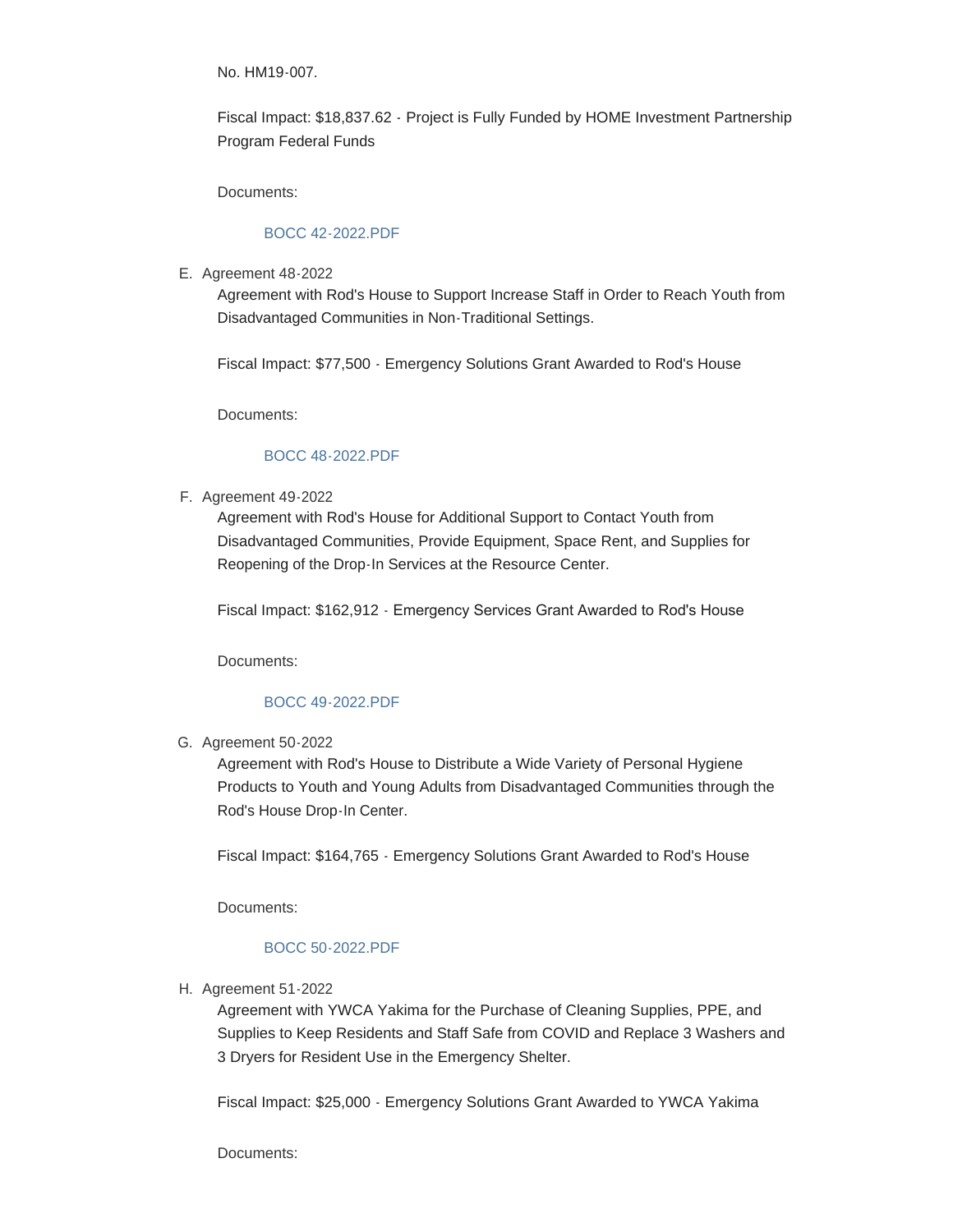## [BOCC 51-2022.PDF](https://www.yakimacounty.us/AgendaCenter/ViewFile/Item/3926?fileID=15678)

l. Agreement 53-2022

Agreement with Grace City Outreach to Hire One Case Manager and Maintenance Related to Vehicles Used to Transport Clients to Critical Appointments.

Fiscal Impact: \$52,390 - Emergency Solutions Grant Awarded to Grace City Outreach

Documents:

# [BOCC 53-2022.PDF](https://www.yakimacounty.us/AgendaCenter/ViewFile/Item/3928?fileID=15680)

Agreement 54-2022 J.

Agreement with Grace City Outreach to Hire an Engagement Specialist and Purchase Necessary PPE and Other Health and Safety Related Equipment/Supplies to Prevent the Spread of COVID.

Fiscal Impact: \$48,523 - Emergency Services Grant Awarded to Grace City Outreach

Documents:

## [BOCC 54-2022.PDF](https://www.yakimacounty.us/AgendaCenter/ViewFile/Item/3929?fileID=15681)

- 14. PUBLIC SERVICES
	- A. Agreement 43-2022

Cost Share Agreement Between the Washington Department of Natural Resources and Yakima County for LiDAR Collection.

Fiscal Impact: \$60,085 - To be Reimbursed by the Grant Agreement

Documents:

## [BOCC 43-2022.PDF](https://www.yakimacounty.us/AgendaCenter/ViewFile/Item/3908?fileID=15665)

- 15. PURCHASING
	- A. Resolution 64-2022

Authorizing Advertisement for Request for Proposals for Dry Cleaning Services for the Sheriff's Office and Department of Corrections.

Fiscal Impact: Cost of Advertisement

Documents:

### [64-2022.PDF](https://www.yakimacounty.us/AgendaCenter/ViewFile/Item/3931?fileID=15682)

- 16. REGULAR AGENDA
	- A. Resolution 58-2022